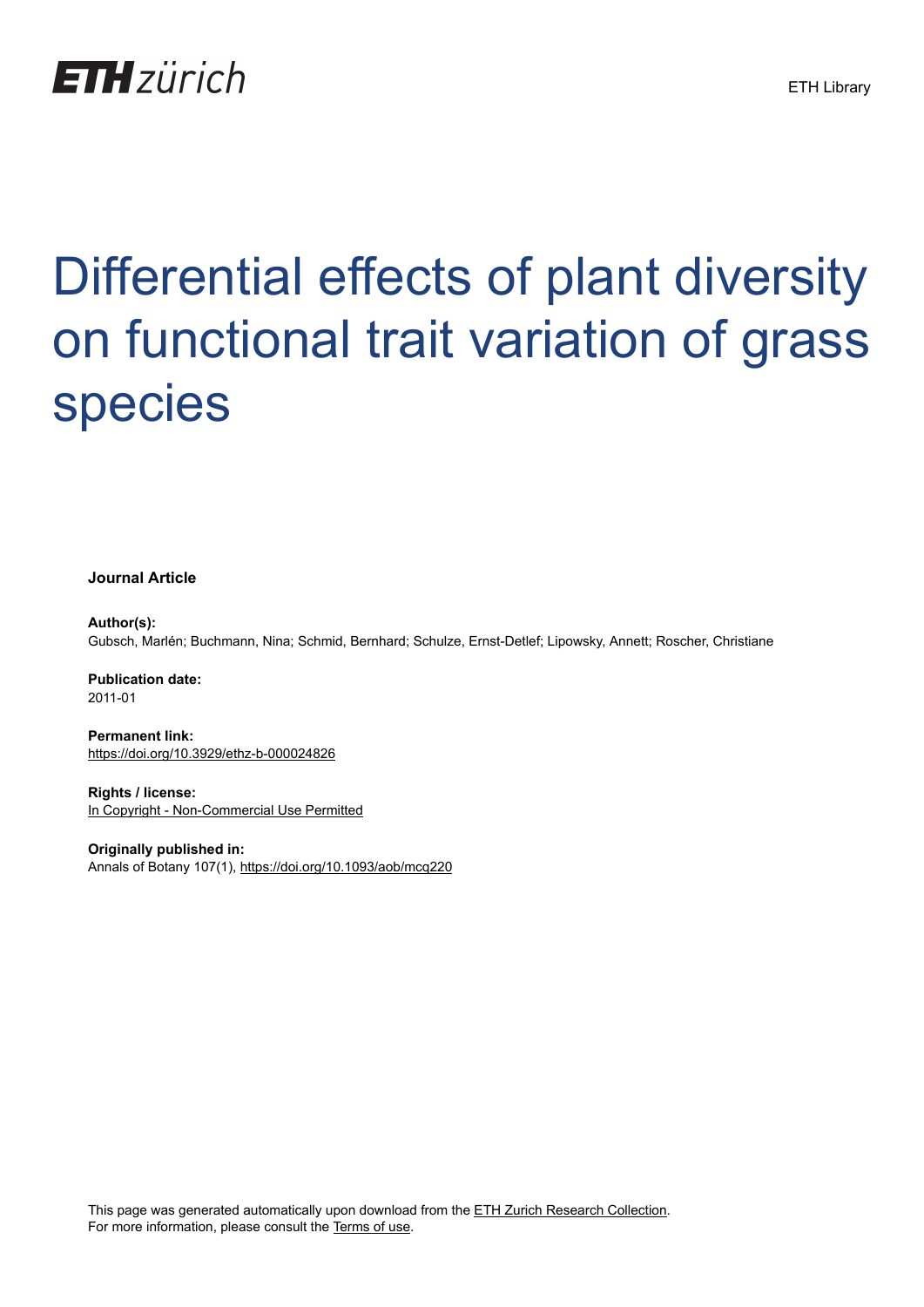# Differential effects of plant diversity on functional trait variation of grass species

# Marlén Gubsch<sup>1,\*</sup>, Nina Buchmann<sup>1</sup>, Bernhard Schmid<sup>2</sup>, Ernst-Detlef Schulze<sup>3</sup>, Annett Lipowsky<sup>2,3</sup> and Christiane Roscher3,†

<sup>1</sup>Institute of Plant, Animal and Agroecosystems Sciences, ETH Zurich, Universitaetsstrasse 2, CH-8092 Zurich, Switzerland,  $^2$ Institute of Evolutionary Biology and Environmental Studies, University of Zurich, Winterthurerstrasse 190, CH-8057 Zurich, Switzerland and <sup>3</sup>Max Planck Institute for Biogeochemistry, POB 100164, D-07701 Jena, Germany \* For correspondence. E-mail [mgubsch@gmail.com](mailto:mgubsch@gmail.com) <sup>†</sup> Present address: UFZ, Helmholtz Centre for Environmental Research, Department of Community Ecology, Theodor-Lieser-Straße 4, D-06120 Halle, Germany.

Received: 13 July 2010 Returned for revision: 9 September 2010 Accepted: 11 October 2010 Published electronically: 9 November 2010

† Background and Aims Functional trait differences and trait adjustment in response to influences of the biotic environment could reflect niche partitioning among species. In this study, we tested how variation in above-ground plant traits, chosen as indicators for light and nitrogen acquisition and use, differs among taxonomically closely related species (Poaceae) to assess their potential for niche segregation at increasing plant diversity.

• Methods Traits of 12 grass species were measured in experimental grasslands (Jena Experiment) of varying species richness (from 1 to 60) and presence of particular functional groups (grasses, legumes, tall herbs and small herbs).

• Key Results Grass species increased shoot and leaf length, investment into supporting tissue (stem mass fraction) and specific leaf area as well as reduced foliar  $\delta^{13}C$  values with increasing species richness, indicating higher efforts for light acquisition. These species-richness effects could in part be explained by a higher probability of legume presence in more diverse communities. Leaf nitrogen concentrations increased and biomas s : N ratios in shoots decreased when grasses grew with legumes, indicating an improved nitrogen nutrition. Foliar  $\delta^{15}N$  values of grasses decreased when growing with legumes suggesting the use of depleted legume-derived N, while decreasing  $\delta$ <sup>15</sup>N values with increasing species richness indicated a shift in the uptake of different N sources. However, efforts to optimize light and nitrogen acquisition by plastic adjustment of traits in response to species richness and legume presence, varied significantly among grass species. It was possible to show further that trait adjustment of grass species increased niche segregation in more diverse plant communities but that complementarity through niche separation may differ between light and nutrient acquisition.

†Conclusions The results suggest that even among closely related species such as grasses different strategies are used to cope with neighbours. This lack in redundancy in turn may facilitate complementary resource use and coexistence.

Key words: Biodiversity, grasses, functional traits, Jena Experiment, legumes, redundancy, species richness, trait variation.

#### INTRODUCTION

Plant functional traits are morphological, physiological or lifehistory characteristics which directly or indirectly influence plant fitness via their effects on survival, growth and reproduction (Violle et al.[, 2007](#page-13-0)). The set of trait values of a species results from trade-offs among different functional requirements (Díaz and Cabido, 1997). Such a set of trait values may reflect strategies which species use to respond to their abiotic and biotic environment ([Suding](#page-13-0) et al., 2003). Differences among species in such strategies may allow complementary resource use and thus local coexistence of a number of plant species in a small area ([Silvertown, 2004\)](#page-13-0). Consequently, functional differences among species which compete for the same major resources are a prerequisite for complementary strategies of resource acquisition and use (e.g. [Tilman](#page-13-0) et al., 1997).

Complementary resource use among species can promote positive effects of increasing species richness on primary productivity of plant communities. This has been observed in a number of biodiversity experiments ([Hooper](#page-13-0) et al., [2005;](#page-13-0) [Balvanera](#page-12-0) et al., 2006). Capture of above- and belowground resources have been shown to increase at increasing plant diversity (e.g. Spehn et al.[, 2005;](#page-13-0) [Oelmann](#page-13-0) et al., [2007;](#page-13-0) [Lorentzen](#page-13-0) et al., 2008). Maximization of growth demands for an optimal allocation of resources [\(Bloom](#page-12-0) et al.[, 1985;](#page-12-0) [Hirose, 1987\)](#page-13-0). Trait plasticity allows plant species to compensate for growth-limiting constraints and to cope with a wider range of environmental conditions [\(Schlichting, 1989\)](#page-13-0). Functional traits are increasingly used to describe and group plant species according to their functions, to understand and to predict the assembly and stability of plant communities and ecosystem functioning, but so far, in particular, the effects of plant diversity on the expression of plant functional traits have not been studied in detail.

**ANNALS OF ROTANY** 

Multiple changes in the biotic and abiotic environment of a plant at increasing community diversity require a co-ordinated

© The Author 2010. Published by Oxford University Press on behalf of the Annals of Botany Company. All rights reserved. For Permissions, please email: journals.permissions@oup.com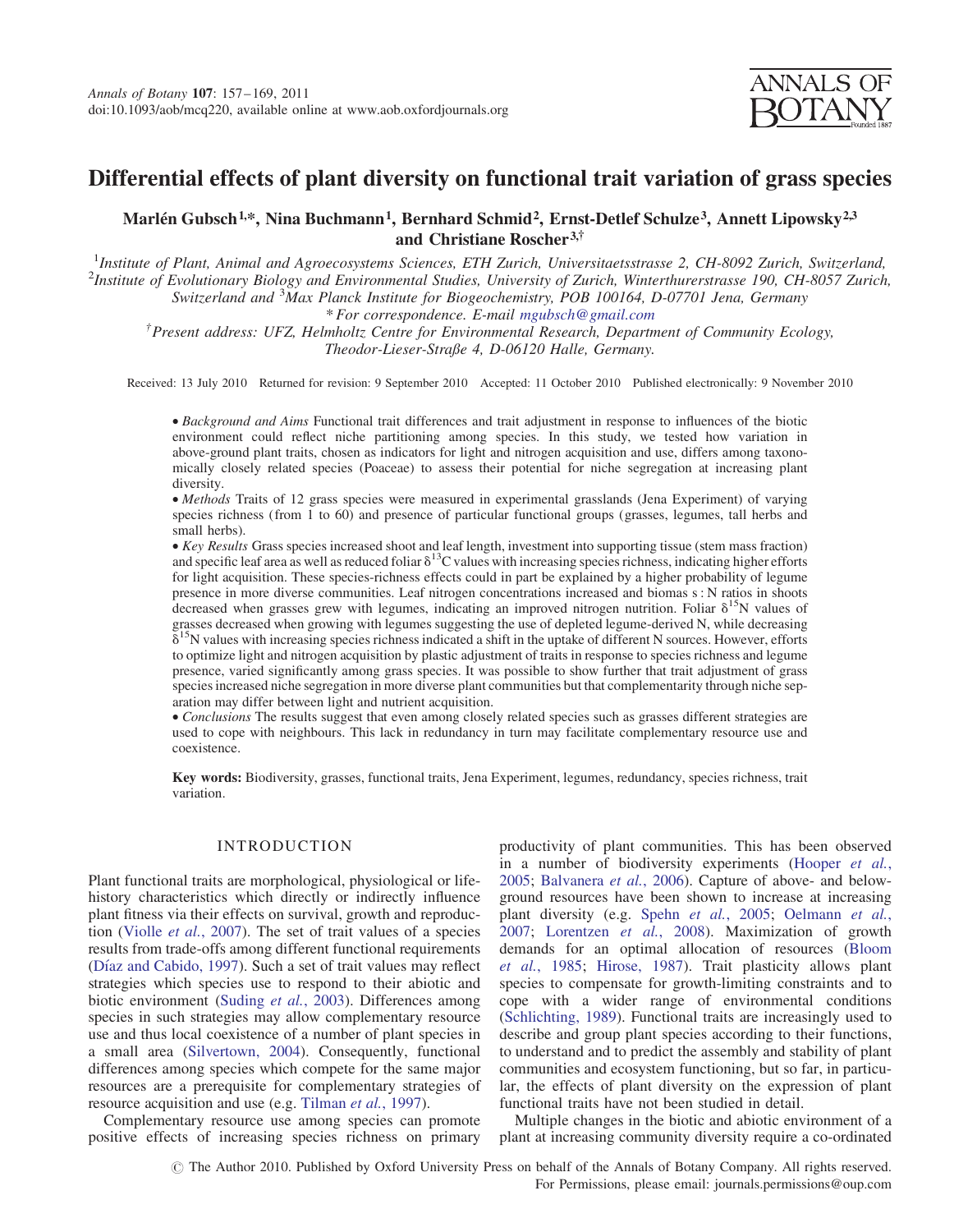response in numerous traits to achieve a balance among different functions, which could finally affect niche partitioning among co-existing plant species. For instance, smaller plants growing in the canopy shade of taller neighbours, may adjust morphological traits to avoid or tolerate low light availability through the formation of longer and thinner leaves or an increase in stem length ([Valladares and Niinemets, 2008\)](#page-13-0). Variation in leaf nitrogen content per unit leaf mass, which positively correlates with rates of light-saturated photosynthesis, may serve as a physiological adjustment to improve photosynthetic carbon gain [\(Anten and Hirose, 2003](#page-12-0)).

Foliar isotopic signatures can be used as integrative measures providing information about plant species interactions or environmental changes. Foliar N isotope ratios  $(\delta^{15}N)$  of non-legume species may indicate shifts in the uptake of different N sources at increasing competition for soil nitrogen or the supply of depleted legume-derived N in communities with legumes (Högberg, 1997; [Craine](#page-13-0) et al., [2009\)](#page-13-0). Declining foliar carbon isotope ratios ( $\delta^{13}$ C) may indicate higher photosynthetic activity or stomatal conductance ([Farquhar](#page-13-0) et al., 1989; [Dawson](#page-13-0) et al., 2002) if  $\delta^{13}C$  of source  $CO<sub>2</sub>$  remains stable [\(Buchmann](#page-13-0) *et al.*, 2002).

In the present study, 12 grass species were used as a model to study functional traits of above-ground plant organs related to light and nitrogen acquisition and use in a long-term biodiversity experiment based on a pool of 60 temperate grassland species divided into four functional groups: grasses, legumes, small herbs and tall herbs (Jena Experiment; [Roscher](#page-13-0) et al., [2004\)](#page-13-0). Grasses represent a group of taxonomically and phylogenetically closely related species in grasslands and are often regarded as a single plant functional group. At the same time, they usually form the matrix in grassland vegetation and dominate biomass abundance distributions. Thus, the question arises how different species within this functional group may coexist if they are so closely related and thus prone to compete strongly for the same resources. One possibility is that these species have evolved different strategies that allow them to occupy different resource niches [\(Silvertown](#page-13-0) et al.[, 2001\)](#page-13-0). However, it is also possible that these grass species do not differ in their resource niches, but that neutral processes such a demographic stochasticity or dispersal allow for their coexistence [\(Hubbell, 2001\)](#page-13-0). To assess whether niche differentiation contributes to explain the coexistence of grass species in plant communities of increasing diversity, the following were tested: (a) whether functional traits of grass species indicate different strategies for light and nitrogen acquisition and use;  $(b)$  how these grass species adjust their traits by plasticity in response to increasing species richness and presence of other plant functional groups; and  $(c)$  whether the strategies found in  $(a)$  and  $(b)$ will allow species to avoid competition by increased niche segregation at increasing plant diversity.

#### MATERIAL AND METHODS

#### Field site and experimental design

The Jena Experiment was established in spring 2002 on former highly fertilized agricultural land. The field site is located in the floodplain of the River Saale close to Jena (Thuringia, Germany;  $50^{\circ}55'N$ ,  $11^{\circ}35'E$ ,  $130$  m a.s.l.). The soil is an Eutric Fluvisol developed from up to 2-m-thick fluvial sediments. Soil texture ranges from sandy loam near the river to silty clay with increasing distance from the riverside. The region around Jena is characterized by a mean annual air temperature of  $9.3^{\circ}$ C and a mean annual precipitation of 587 mm (Kluge and Müller-Westermeier, 2000).

The experimental species pool consisted of 60 grassland species (central European mesophilic grasslands of the Molinio-Arrhenatheretea type; [Ellenberg, 1988](#page-13-0)) which typically occur in meadows of the study region. Based on a cluster analysis of morphological, phenological and physio-logical traits compiled from literature ([Roscher](#page-13-0) et al., 2004), species were assigned to four plant functional groups: 16 grasses, 12 small herbs, 20 tall herbs and 12 legumes. In total, 82 large plots,  $20 \times 20$  m in size, were established crossing the experimental factors species richness (1, 2, 4, 8, 16 and 60) and functional group composition (grass  $\times$  small herb  $\times$ tall herb  $\times$  legume presence) in a near-orthogonal design. Additionally, two monoculture plots per species,  $3.5 \times 3.5$  m in size, were sown. At each richness level, different species compositions were determined by random draws from the species pool with replacement, thus allowing partial overlap of species compositions.

Species were sown with an initial density of 1000 viable seeds per square metre equally distributed among species in mixtures. The experimental site was divided into four blocks parallel to the river to account for the gradient in soil characteristics, and each block contained an equal number of plots per richness level (for further details, see [Roscher](#page-13-0) et al., [2004\)](#page-13-0). All plots were regularly weeded. Plots were mown twice a year in early June and September to mimic the traditional management of extensive hay meadows in the region. No fertilizer was added during the course of the experiment.

#### Data collection

Twelve grass species were chosen for the current study and investigated in all large plots in which they were present (totalling 37 out of the 82 large plots) and in two small monocultures per species (see Table [1](#page-3-0) for an overview of species occurrences). Four years after sowing, the experiment data were recorded in two campaigns at estimated peak biomass shortly before mowing in May and August 2006. At this time plant communities were adequately developed to exclude establishment effects.

Modules, i.e. single shoots ([Harper and White, 1974\)](#page-13-0), were the basic unit for all measurements because the ability of some grass species to grow with below-ground runners does not allow for the identification of plant individuals (genets) of these species in dense vegetation. Five to seven modules per species and plot were randomly selected along a line transect divided into fixed sections, excluding the outer 50 cm from the plot margin. To avoid sampling from a single genet twice, the minimum distance between sampled modules was 1 m. In the field, module height and canopy height of the surrounding vegetation within a radius of 20 cm were measured. Canopy height was used to calculate relative module height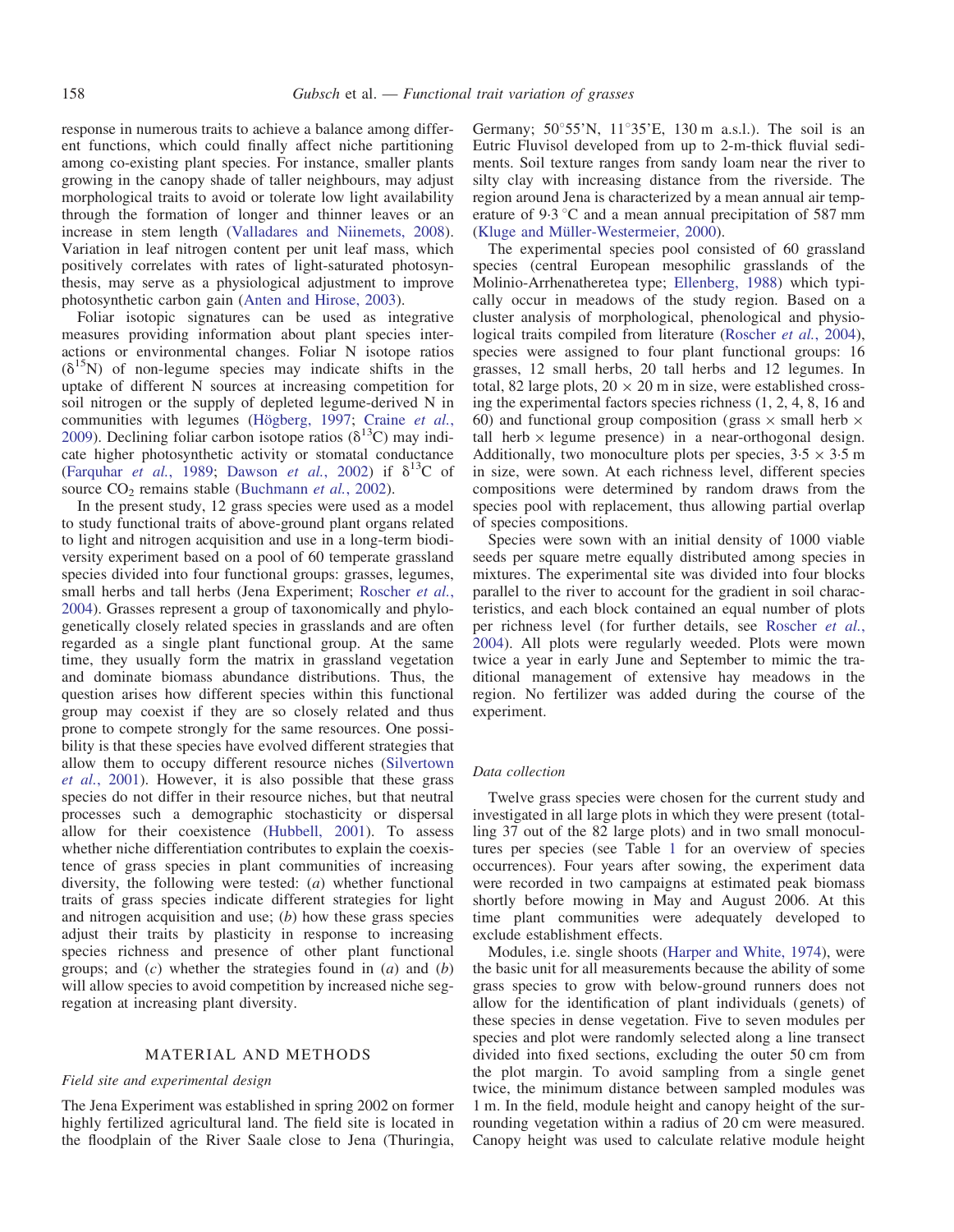|                       | Species richness, and total number of plots |                 |                 |                 |          |               |  |  |  |  |  |
|-----------------------|---------------------------------------------|-----------------|-----------------|-----------------|----------|---------------|--|--|--|--|--|
|                       | 1, 24/0                                     | 2,7/0           | 4, 4/5          | 8, 4/5          | 16, 4/6  | 60, 0/3       |  |  |  |  |  |
| Alopecurus pratensis  | $2/0$ ( $2/0$ )                             | 1/0(1/0)        | 1/0(1/0)        | $2/0$ ( $2/0$ ) | 3/2(3/2) | $0/3$ $(0/3)$ |  |  |  |  |  |
| Anthoxanthum odoratum | $2/0$ ( $2/0$ )                             | $0/0$ ( $0/0$ ) | 1/1(1/1)        | 1/0(1/1)        | 3/1(3/3) | $0/2$ (0/3)   |  |  |  |  |  |
| Arrhenatherum elatius | $2/0$ ( $2/0$ )                             | $0/0$ ( $0/0$ ) | 1/1(1/1)        | 1/0(1/0)        | 3/1(3/1) | $0/3$ (0/3)   |  |  |  |  |  |
| Avenula pubescens     | $2/0$ ( $2/0$ )                             | $0/0$ $(0/0)$   | $0/0$ (0/0)     | 1/0(1/0)        | 2/2(2/2) | $0/3$ (0/3)   |  |  |  |  |  |
| <i>Bromus erectus</i> | $2/0$ ( $2/0$ )                             | $0/0$ $(0/0)$   | $2/0$ ( $2/0$ ) | 2/1(2/1)        | 2/1(2/1) | $0/2$ (0/3)   |  |  |  |  |  |
| Dactylis glomerata    | $2/0$ ( $2/0$ )                             | 1/0(1/0)        | $0/0$ (0/0)     | 1/0(1/0)        | 1/0(1/0) | $0/3$ (0/3)   |  |  |  |  |  |
| Festuca pratensis     | $2/0$ ( $2/0$ )                             | $2/0$ $(2/0)$   | 1/1(1/1)        | 1/0(1/0)        | 2/2(2/2) | $0/3$ (0/3)   |  |  |  |  |  |
| Festuca rubra         | $2/0$ ( $2/0$ )                             | 1/0(1/0)        | $0/0$ (0/0)     | $3/0$ $(3/0)$   | 1/1(1/1) | $0/3$ (0/3)   |  |  |  |  |  |
| Phleum pratense       | $2/0$ ( $2/0$ )                             | $0/0$ ( $0/0$ ) | $0/1$ $(0/1)$   | $1/3$ $(1/3)$   | 3/2(3/2) | $0/3$ (0/3)   |  |  |  |  |  |
| Poa pratensis         | $2/0$ ( $2/0$ )                             | 1/0(1/0)        | $0/0$ (0/0)     | 0/0 (0/0)       | 4/2(4/2) | $0/3$ (0/3)   |  |  |  |  |  |
| Poa trivialis         | $2/0$ ( $2/0$ )                             | $0/0$ ( $0/0$ ) | $2/0$ ( $2/0$ ) | 1/2(1/2)        | 2/2(2/2) | $0/3$ $(0/3)$ |  |  |  |  |  |
| Trisetum flavescens   | $2/0$ ( $2/0$ )                             | $2/0$ $(2/0)$   | $0/1$ $(0/1)$   | 1/2(1/2)        | 2/1(2/1) | $0/3$ (0/3)   |  |  |  |  |  |

<span id="page-3-0"></span>TABLE 1. Actual number of plots per species-richness level without/with legumes in which the studied grass species were sampled

In total, all grass species were grown in two replicated monocultures per species and occurred in 37 experimental mixtures.

Values in parentheses indicate the original number of plots where the seed mixtures contained the respective grass species and differ from the number of sampled plots when species abundance was too low for sampling.

TABLE 2. Summary of functional traits investigated in this study

| Functional trait                                                                                                 | Unit                                                                           | Abbreviation                                              | Description                                                                                                                                                                                                         |
|------------------------------------------------------------------------------------------------------------------|--------------------------------------------------------------------------------|-----------------------------------------------------------|---------------------------------------------------------------------------------------------------------------------------------------------------------------------------------------------------------------------|
| Species positioning within the canopy<br>Relative height                                                         | $\text{cm cm}^{-1}$                                                            |                                                           | Growth height divided by canopy height of the surrounding vegetation                                                                                                                                                |
| Light acquisition<br>Stem mass fraction<br>Shoot length<br>Internode length<br>Leaf length<br>Specific leaf area | $mg_{\rm stem}$ $mg_{\rm module}^{-1}$<br>cm<br>cm<br>cm<br>$mmleaf2 mgleaf-1$ | <b>SMF</b><br>1.shoot<br>$1$ .int<br>1.1eaf<br><b>SLA</b> | Stem dry mass (including leaf sheats) per module dry mass<br>Stretched module length measured in the laboratory<br>Length of the longest internode per module<br>Maximum leaf length<br>Leaf area per leaf dry mass |
| Nitrogen acquisition and use<br>Leaf nitrogen concentration<br>Module biomas s : N ratio                         | mg N $g_{\text{leaf}}^{-1}$<br>$g_{\text{dw}}(g N^{-1})$                       | N.leaf<br>Biom: N                                         | Nitrogen mass per leaf dry mass<br>Unit nitrogen per unit module biomass                                                                                                                                            |
| Foliar isotopic signatures<br>Foliar $\delta^{15}N$<br>Foliar $\delta^{13}C$                                     | $\%$ o<br>$\%o$                                                                | $\delta$ <sub>15N</sub><br>$\delta$ 13C                   | <sup>15</sup> N isotopic signature of leaves<br>${}^{13}$ C isotopic signature of leaves                                                                                                                            |

(module height divided by canopy height) and served as a surrogate for the experienced light regime.

Modules were cut off at ground-level, put in sealed plastic bags to prevent dehydration and transported in a cool box into the laboratory. In the laboratory, stem length and length of three internodes in the upper shoot part were measured. A leaf area meter (LI-3000A portable area meter; Li-COR, Lincoln, NE, USA) was used to determine the length and area of three or four fully developed leaf blades per module. Plant material was separated into leaf blades (later referred to as leaves), supporting tissue (leaf sheaths and stems; later referred to as stems), inflorescences and dead tissue, dried for 48 h at 70 $\degree$ C and weighed. For subsequent chemical analyses, the samples of each species were pooled per plot and ground to a fine powder. Nitrogen concentrations as well as nitrogen and carbon isotope ratios ( $\delta^{15}N$  and  $\delta^{13}C$ , respectively) were determined from the measured leaf blades with an isotope-ratio mass spectrometer (Finnegan MAT Delta<sup>plus</sup> XP, Bremen, Germany). The residual plant material was analysed for nitrogen concentrations with an elemental analyser (Flash EA 1112; Thermo Italy, Rhodano, Italy) to

assess total nitrogen concentrations per module. Traits derived from field and laboratory measurements are summarized in Table 2.

#### Data analyses

Trait values were averaged per species and plot for each harvest campaign. Because most shoots of grass species reached the reproductive stage before first mowing and grasses usually do not develop inflorescences after the first cut later in the season, seasonal differences equally refer to trait differences between reproductive and vegetative shoots in this study.

Because individual grass species were randomly assigned to mixtures, not all possible functional group combinations occurred for each species. To account for this design imbalance (see Table 1), data were analysed with mixed-effects models using the *lme* function in the package *nlme* of the statistical software R2.11.1 (R Development Core Team; [http://](http://www.R-project.org) [www.R-project.org](http://www.R-project.org)). Starting from a constant null model with block and plot within block as random factors, fixed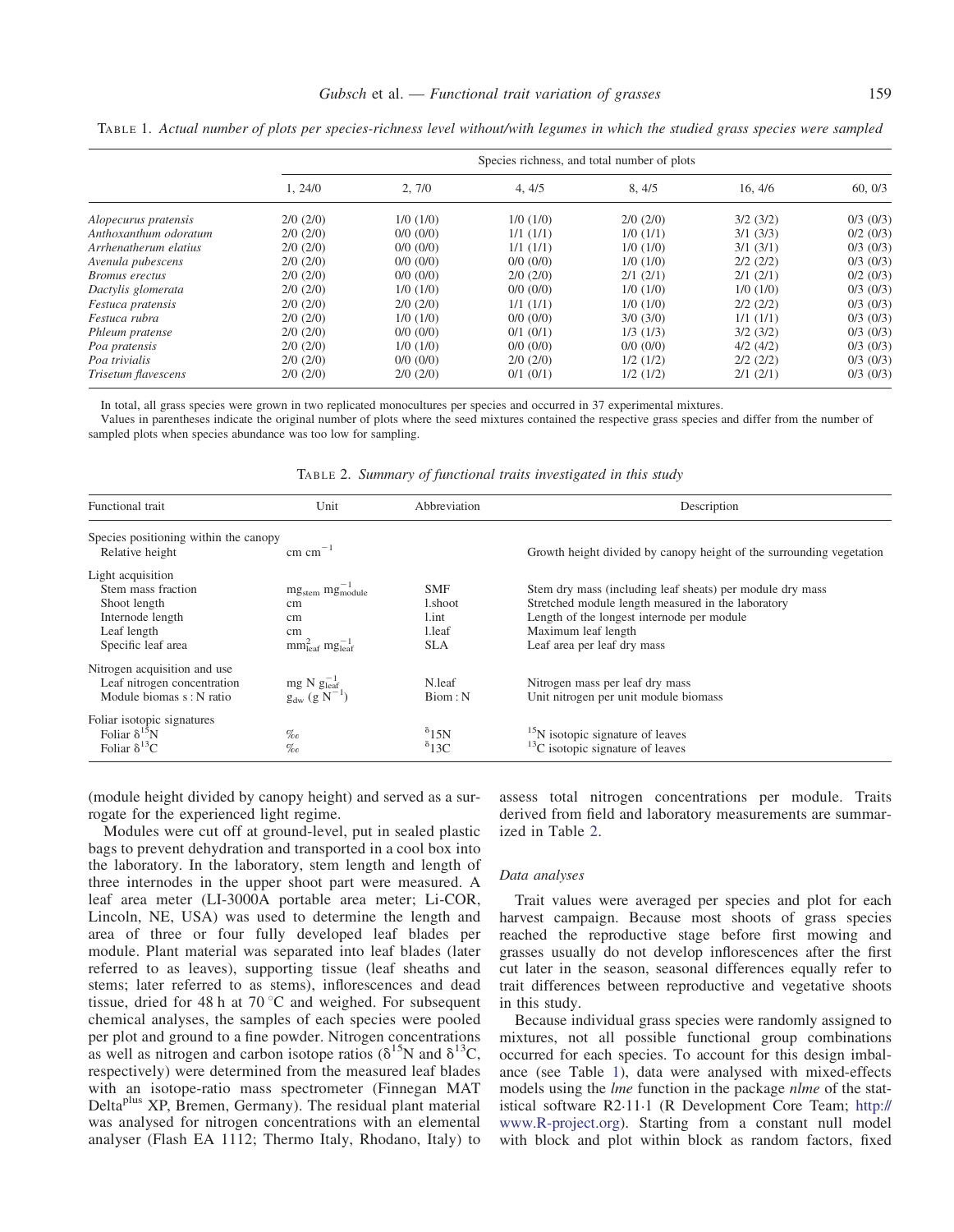effects were entered step-wise into the analyses. First, species richness (SR; log-linear term) and contrasts for the presence/ absence of each particular plant functional group – legumes (LEG), small herbs (SHERB) and tall herbs (THERB) – were fitted in series of separate models. A term for grass species identity (ID) and its interaction terms with the previous terms  $(ID \times SR \text{ and } ID \times LEG, ID \times SHERB \text{ or } ID \times$ THERB) were then added to the models. Finally, terms were added for season (May vs. August harvest campaign) and interactions between season and the previously fitted terms. The maximum likelihood method and likelihood ratio tests (L ratio) were applied to assess the statistical significance of model improvement. To disentangle the effects of species richness and the presence/absence of plant functional groups, which do not vary completely independently, alternative models entering species richness after a term for the presence/absence of particular functional groups were fitted. If necessary, data were transformed to meet the assumptions of normality and homogeneity of variances. Variation in multiple traits of grass species was explored for reproductive (May) and vegetative (August) modules separately with standardized principal components analyses (PCA) using CANOCO 4.5 (ter Braak and Šmilauer,  $2002$ ). To assess the effects of species richness and the presence/absence of particular functional groups on trait 'syndromes' of grasses, the principle component scores on the two leading axes were analysed with mixed-effects models as described above.

To assess whether variance in trait values among different grass species is higher in diverse plant communities, separate models were fitted with the lmer function in the package lme4 of the statistical software R. Trait data recorded in monocultures and 60-species mixtures were used for these analyses, because all the grass species studied are equally represented at these levels of species richness (Table [1](#page-3-0)). Here, grass species identity was treated as random factor and the restricted maximum likelihood method was applied to estimate variance components. Niche separation among grass species was assessed from between-species variance components (square root of variance explained with the species identity term), and average niche width was estimated from within-species variance components (square root of residual variance) [\(Dimitrakopolous and Schmid, 2004](#page-13-0)). To assess whether trait adjustment of grass species led to increased niche segregation among grass species in diverse plant communities, convex hull volumes of trait space occupied by species in monocultures and in 60-species mixtures were computed using the FD package of the statistical software R (Laliberté [and Shipley, 2010\)](#page-13-0). The convex hull is defined as the minimum convex set enclosing species positioning in multiple-trait space (Barber et al.[, 1996;](#page-12-0) [Cornwell](#page-13-0) et al., [2006\)](#page-13-0).

# RESULTS

All measured traits differed significantly among grass species (Table [3\)](#page-5-0). Plant diversity in terms of species richness had significant effects on values of most traits, although the magnitude of trait plasticity in response to increasing species richness varied among grass species (significant interaction  $'ID \times SR'$ ; Table [3](#page-5-0) and Fig. [1](#page-6-0)). Legume presence, fitted after species richness mostly explained a significant proportion of residual variation in trait values, while the presence of tall herbs or small herbs rarely had additional effects on trait values of grass species (Table [3\)](#page-5-0). Species richness fitted after legume presence often did not remain statistically significant, indicating that species richness effects were indirectly mediated through a high responsiveness of grasses to the presence of legumes which was more likely in experimental communities with higher species richness (Table [3\)](#page-5-0).

# Surrounding canopy height and grass positioning within the canopy

Canopy height of the experimental grasslands increased with increasing species richness ( $L = 6.95$ ,  $P = 0.008$ ) and was higher in communities with legumes ( $L = 6.43$ ,  $P =$ 0.011). Relative height of grasses, i.e. species positioning within the canopy, decreased with increasing species richness (Fig. [1](#page-6-0)A), but this effect was exclusively due to the inclusion of legumes (Fig. [2](#page-7-0)A and Table [3\)](#page-5-0). Grasses differed largely in their relative height. Early in the season, before first mowing, three grass species were taller than the surrounding vegetation (A. pratensis, A. elatius and D. glomerata; one-sample t-test,  $P < 0.050$ ), two species were shorter (A. *odoratum* and F. rubra) and the other species did not differ from the surrounding vegetation in height. Late in the season, before the second mowing, nine grass species reached the average canopy height, whereas three (F. rubra, P. pratensis and P. trivialis) did not.

#### Traits associated with light acquisition

On average, grass species formed longer shoots, invested a larger proportion of biomass in supporting tissue (higher stem mass fraction) and had leaves with a higher specific leaf area (SLA) in plant communities of increasing species richness (Fig. [1](#page-6-0)B–D), which was mainly attributable to the inclusion of legumes in the experimental communities (Fig. [2B](#page-7-0)–D and Table [3](#page-5-0)). In addition, grasses had generally longer leaves in communities with legumes (Figs [1](#page-6-0)E and [2E](#page-7-0)). The formation of longer internodes (Fig. [1](#page-6-0)F and [2F](#page-7-0)) as well as the amount of plasticity in the previously mentioned traits in response to increasing species richness and legume presence depended on grass species identity (Table [3](#page-5-0)).

# Traits associated with nitrogen acquisition and use

Leaf nitrogen concentrations were higher and biomas  $s : N$ ratios in shoots of grasses were lower in plant communities with legumes, while species richness on average did not affect N concentrations in grasses (Figs [1](#page-6-0)G, H and [2G](#page-7-0), H, and Table [3](#page-5-0)). However, irrespective of legume presence, increasing species richness explained residual variation in biomas s : N ratios dependent on grass species identity (interaction 'ID  $\times$  SR' significant if fitted after legume presence; Table [3\)](#page-5-0).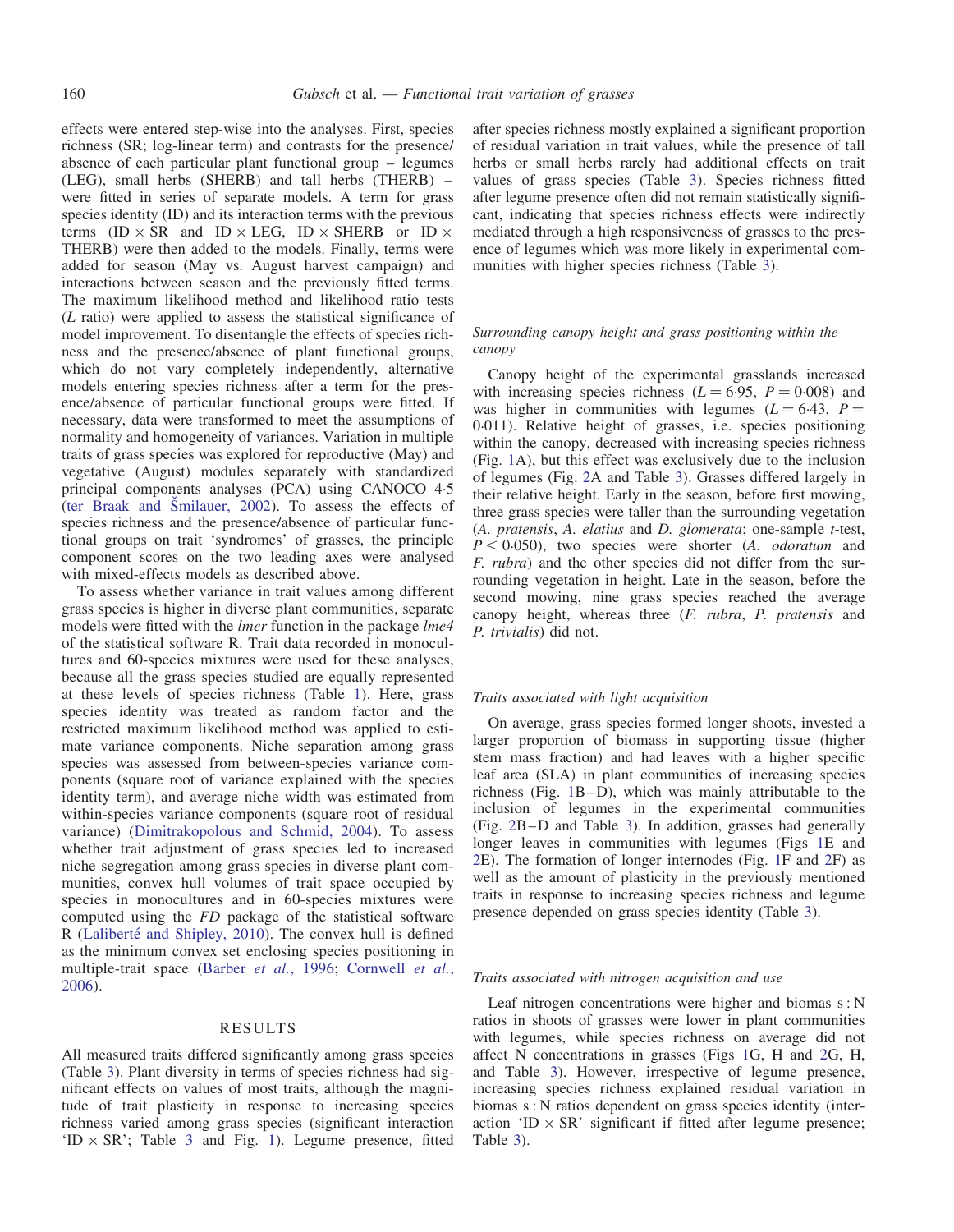<span id="page-5-0"></span>

|                                                            |         | Relative height | Stem mass<br>fraction |               | Shoot length |               | Specific leaf<br>area |               | Leaf length |                  | Internode<br>length      |                  | Leaf nitrogen |         | Biomas $s : N$<br>ratio |                |            | Foliar $\delta^{15}N$ |           | Foliar $\delta^{13}C$ |
|------------------------------------------------------------|---------|-----------------|-----------------------|---------------|--------------|---------------|-----------------------|---------------|-------------|------------------|--------------------------|------------------|---------------|---------|-------------------------|----------------|------------|-----------------------|-----------|-----------------------|
|                                                            | L ratio | P               | $L$ ratio             | P             | L ratio      | P             | L ratio               | P             | L ratio     | $\boldsymbol{P}$ | L ratio                  | $\boldsymbol{P}$ | L ratio       | P       | L ratio                 | $\overline{P}$ | L<br>ratio | P                     | $L$ ratio | P                     |
| (A) Species richness prior to functional group composition |         |                 |                       |               |              |               |                       |               |             |                  |                          |                  |               |         |                         |                |            |                       |           |                       |
| <b>SR</b>                                                  | 5.15    | *               | 4.77                  |               | 5.98         | * 1           | 6.93                  | ** ^          | 3.55        |                  | 0.91                     |                  | 0.62          |         | 2.99                    |                | 29.62      | *** 1                 | 28.39     | ***                   |
| <b>LEG</b>                                                 | 7.77    | ** 1            | 4.90                  | * 1           | 6.83         | ** 1          | 26.44                 | *** ^         | 9.89        | ** ^             | 0.57                     |                  | 6.83          | ** ^    | 6.92                    | **             | 0.17       |                       | 5.19      | $*$ $\downarrow$      |
| <b>SHERB</b>                                               | 0.13    |                 | 0.05                  |               | 0.02         |               | 0.08                  |               | 0.10        |                  | 1.95                     |                  | $1-02$        |         | 0.05                    |                | 0.79       |                       | 2.13      |                       |
| <b>THERB</b>                                               | 0.31    |                 | 0.99                  |               | 0.25         |               | 1.39                  |               | 2.56        |                  | 1.23                     |                  | 0.13          |         | < 0.01                  |                | 0.34       |                       | 3.59      |                       |
| <b>ID</b>                                                  | 80.37   | ***             | 209.39                | ***           | 252.62       | ***           | 165.00                | ***           | 204.82      | ***              | 134.65                   | ***              | 37.87         | ***     | 29.08                   | **             | 27.02      | **                    | 155.67    | ***                   |
| $ID \times SR$                                             | 25.46   | **              | 22.36                 | $\frac{1}{2}$ | 26.72        | $\frac{1}{2}$ | 20.65                 | 冰             | 35.16       | ***              | 32.95                    | ***              | 15.75         |         | 28.71                   | **             | 20.66      | 宋                     | 55.66     | ***                   |
| $ID \times LEG$                                            | 8.63    |                 | 12.03                 |               | 17.19        |               | 21.09                 | $\frac{1}{2}$ | 28.86       | ***              | 26.43                    | **               | 27.39         | **      | 25.11                   | **             | 40.92      | ***                   | 30.51     | **                    |
| $ID \times SHERB$                                          | 21.87   | *               | 13.52                 |               | 14.06        |               | 13.63                 |               | 15.88       |                  | 32.63                    | ***              | 15.56         |         | 21.83                   | **             | 7.91       |                       | 11.54     |                       |
| $ID \times THERB$                                          | 11.86   |                 | 10.84                 |               | 8.72         |               | 12.83                 |               | 13.98       |                  | 11.98                    |                  | 8.79          |         | 13.62                   |                | 15.53      |                       | 55.27     | ***                   |
| Season                                                     | 35.84   | $***M$          | 409.96                | $***M$        | 342.48       | $***M$        | 45.74                 | $***A$        | 73.71       | *** $A$          |                          |                  | 44.38         | *** $A$ | 296.46                  | ***M           | 4.55       | $*M$                  | 68.42     | $***A$                |
| Season $\times$ SR                                         | 1.66    |                 | 0.46                  |               | 1.73         |               | 0.13                  |               | 3.24        |                  |                          |                  | 1.68          |         | 12.15                   | ***            | 3.59       |                       | 18.04     | ***                   |
| Season $\times$ LEG                                        | 0.57    |                 | 2.09                  |               | 3.48         |               | 3.00                  |               | 0.02        |                  |                          |                  | 9.29          | **      | 0.13                    |                | 1.37       |                       | $11-50$   | ***                   |
| Season $\times$ SHERB                                      | 6.31    | 宗               | 1.24                  |               | 0.11         |               | 0.05                  |               | 0.24        |                  | $\overline{\phantom{a}}$ |                  | < 0.01        |         | 0.71                    |                | 0.23       |                       | < 0.01    |                       |
| Season $\times$ THERB                                      | 0.35    |                 | 0.42                  |               | 0.23         |               | 6.68                  | **            | 0.06        |                  | $\overline{\phantom{0}}$ |                  | 0.89          |         | 0.05                    |                | 0.63       |                       | 1.43      |                       |
| Season $\times$ ID                                         | 30.58   | **              | 213.74                | ***           | 117.79       | ***           | 54.49                 | ***           | 172.39      | ***              |                          |                  | 55.09         | ***     | 53.77                   | ***            | 22.51      | $\gg$                 | 90.21     | ***                   |
| (B) Legume presence prior to species richness              |         |                 |                       |               |              |               |                       |               |             |                  |                          |                  |               |         |                         |                |            |                       |           |                       |
| <b>LEG</b>                                                 | 12.78   | *** 1           | 9.49                  | ** 个          | $11-65$      | *** 1         | 32.91                 | *** 1         | 13.46       | *** ^            | 1.23                     |                  | 6.45          | $\ast$  | 9.89                    | $**$ ]         | $11-68$    | ***                   | 21.74     | ***                   |
| <b>SR</b>                                                  | 0.14    |                 | 0.18                  |               | 1.16         |               | 0.46                  |               | 0.01        |                  | 0.25                     |                  | $1-01$        |         | 0.02                    |                | $18 - 11$  | *** 1                 | 11.84     | ***                   |
| ID                                                         | 80.50   | ***             | 212.25                | ***           | 261.99       | ***           | $151-13$              | ***           | 212.06      | ***              | 139.39                   | ***              | 39.03         | ***     | 28.30                   | **             | 27.03      | **                    | 157.39    | ***                   |
| $ID \times LEG$                                            | 18.12   |                 | 19.69                 | $\frac{1}{2}$ | 33.26        | ***           | 24.72                 | **            | 53.21       | ***              | 27.77                    | **               | 13.30         |         | 16.78                   |                | 49.04      | ***                   | 66.81     | ***                   |
| $ID \times SR$                                             | 17.95   |                 | $16-26$               |               | 11.65        |               | 20.78                 | $\Rightarrow$ | 12.02       |                  | 33.12                    | ***              | 32.43         | ***     | 38.50                   | ***            | 12.44      |                       | 20.54     | $\frac{1}{2}$         |
| Season                                                     | 35.94   | ***             | 409.79                | ***           | 341.79       | ***           | 45.79                 | ***           | 75.80       | ***              | $\qquad \qquad -$        |                  | 44.01         | ***     | 303.50                  | ***            | 4.29       | *                     | 73.07     | ***                   |
| Season $\times$ LEG                                        | 1.88    |                 | 2.30                  |               | 5.30         | 宋             | $1-10$                |               | 1.52        |                  |                          |                  | 2.06          |         | 5.86                    | 水              | 0.14       |                       | 28.28     | ***                   |
| Season $\times$ SR                                         | 0.25    |                 | 0.18                  |               | 0.01         |               | 2.11                  |               | 1.69        |                  |                          |                  | 8.93          | **      | 5.76                    | - sk           | 4.96       | *                     | 1.84      |                       |
| Season $\times$ ID                                         | 31.65   | ***             | 214.81                | ***           | 131.23       | ***           | 54.26                 | ***           | 182-04      | ***              |                          |                  | 51.25         | ***     | $55 - 15$               | ***            | 21.37      | 宋                     | 81.44     | ***                   |

TABLE 3. Summary of mixed-effects model analyses for functional traits combining all grass species

Models were fitted by stepwise inclusion of the fixed effects. Likelihood ratios (L ratio) were used to assess model improvement and levels of significance are given (\*  $P \le 0.050$ ; \*\*  $P \le 0.010$ ;  $**$  P  $<$  0.001). For models in series (A) the species richness term was fitted prior to contrasts for the presence/absence of a particular plant functional group, while in model series (B) a contrast for the presence/absence of legumes was fitted before species richness.

Note that in series (A) contrasts for each plant functional group were tested in series of alternative models. Arrows indicate a significant increase ( $\uparrow$ ) or decrease ( $\downarrow$ ) of trait values in response to increasing species richness or the presence of <sup>a</sup> particular plant functional group.

(M) for May and (A) for August after the significance level for the term of season indicate that trait values were larger at the respective harvest date.

Abbreviations:  $SR$  = species richness (log-linear), LEG = legume presence/absence, THERB = tall herb presence/absence, SHERB = small herb presence/absence, ID = grass species identity.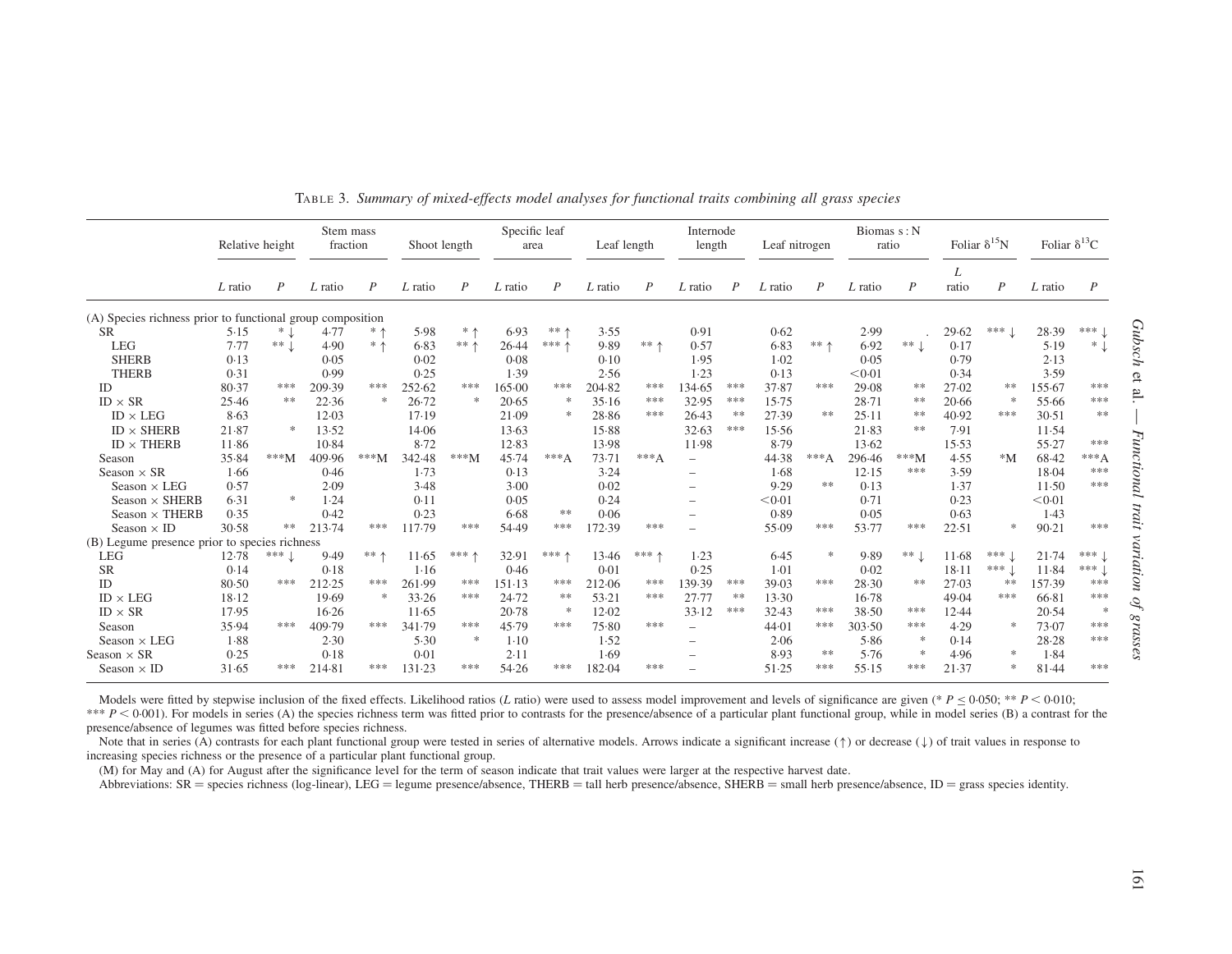<span id="page-6-0"></span>

FIG. 1. Trait values of grasses measured on reproductive modules at estimated peak biomass before first mowing (May 2006) as a function of sown species richness. Regression lines were fitted through mean trait values per species-richness level.

# Foliar isotopic signatures

Foliar  $\delta^{15}N$  values decreased with increasing species richness, while effects of legumes on  $^{15}N/^{14}N$  isotopic ratios were not significant when fitted after species richness (Table [3](#page-5-0) and Figs 1I and [2](#page-7-0)I). However, foliar  $\delta^{15}N$  values and the effects of increasing species richness and legume presence differed largely among grass species (Table [3](#page-5-0)). On average, foliar  $\delta^{15}N$  values were not related to leaf N concentrations  $(L = 1.57, P = 0.211)$ .

Both increasing species richness and legume presence resulted in a decline of foliar  $\delta^{13}$ C values of grass species, but

variation in foliar  $\delta^{13}$ C values in response to plant diversity depended on grass species identity (Table [3](#page-5-0) and Figs 1K and [2K](#page-7-0)). Neither SLA  $(L = 2.57, P = 0.109)$ , foliar N concentrations ( $L = 0.50$ ,  $P = 0.481$ ) nor species positioning within the canopy ( $L = 2.73$ ,  $P = 0.099$ ) explained variation in foliar  $\delta^{13}$ C values, but the relationships among these variables depended largely on species identity. Variation in foliar  $\delta^{13}C$ values was best explained by SLA in five grass species (A. odoratum, A. pubescens, F. pratensis, Ph. pratense and T. flavescens), by plant positioning within the canopy in three grass species [A. elatius (late season only), F. rubra and P. trivialis], by leaf N concentrations in two grass species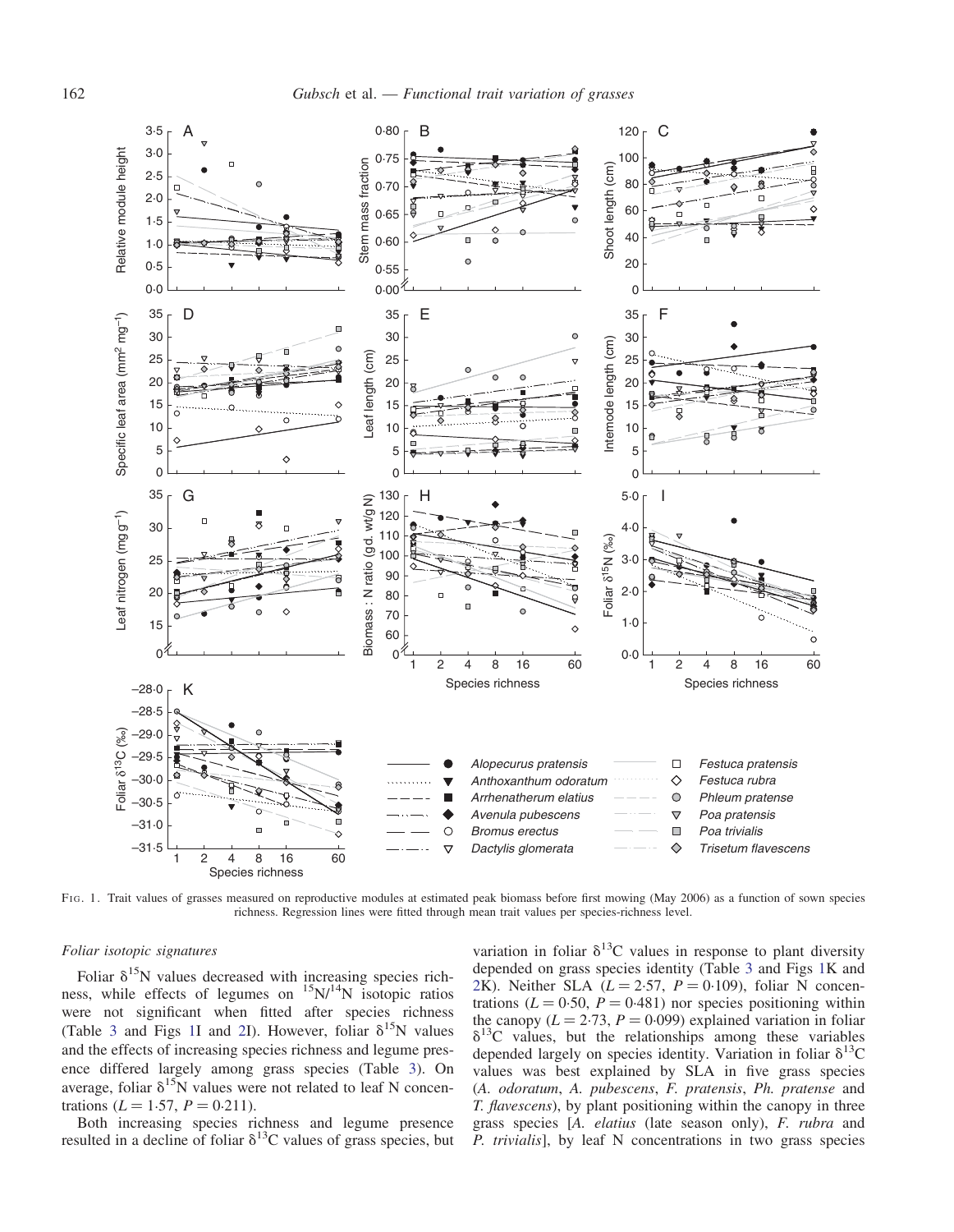

<span id="page-7-0"></span>

FIG. 2. Trait values per species averaged across all communities with legumes (Leg; mean  $\pm$  s.e.) plotted against average trait values across all communities without legumes (nLeg; mean  $\pm$  s.e.;) measured on reproductive modules at estimated peak biomass before first mowing (May 2006). Positions above the line indicate that species trait values in communities with legumes were larger than in communities without legumes. For species symbols see Fig. [1](#page-6-0).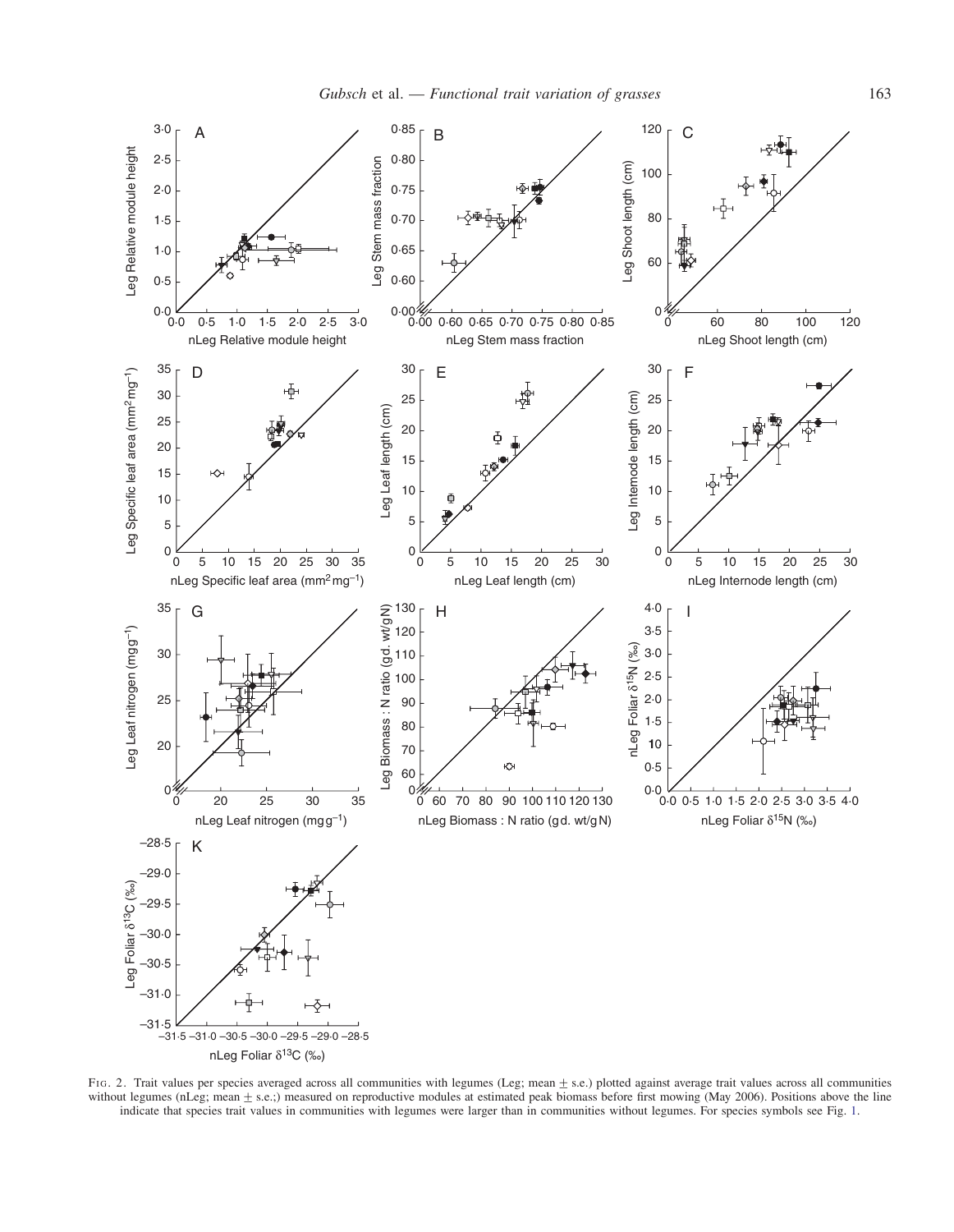[A. pratensis (early season only), D. glomerata (late season only)] and did not correlate with these variables in B. erectus.

#### Seasonal differences in trait values

Grasses differed in morphological characteristics between early and late seasons. These differences correlated with differences between reproductive modules (before first mowing) and newly developed vegetative modules (before second mowing). Reproductive modules of grass species before first mowing were generally taller, had a larger stem mass fraction, lower SLA and shorter leaves than vegetative modules before the second mowing (Fig. [3](#page-9-0) and Table [3\)](#page-5-0). After regrowth before the second mowing, grasses had larger leaf nitrogen concentrations and their biomas s : N ratio was reduced. Foliar  $\delta^{15}N$  values were slightly larger in reproductive modules before first mowing, while foliar  $\delta^{13}C$  values were higher in vegetative modules before the second mowing. Seasonal differences in trait values were largely species-dependent (highly significant interaction 'ID  $\times$  Season' in all traits), indicating different resource acquisition strategies in the reproductive and vegetative stages of different grass species. However, plant diversity effects on trait values of grasses were largely independent of season, except for traits reflecting nitrogen acquisition and use (leaf nitrogen concentrations, shoot biomas s : N ratios) and for foliar  $\delta^{15}N$ and  $\delta^{13}$ C values.

#### Trait combinations reflecting grass species strategies

The first and second axes of standardized PCA of trait values of grasses explained  $>50\%$  of the trait variation of reproductive shoots (before first mowing in May) and of vegetative shoots (before second mowing in August). The first axis in the analysis of reproductive shoots (Fig. [4A](#page-10-0)) correlated with traits characterizing height growth, i.e. shoot length, internode length and stem mass fraction, and separated taller grass species (A. pratensis, A. elatius, A. pubescens, D. glomerata and T. flavescens) from grass species with smaller reproductive shoots (A. odoratum, F. rubra, Ph. pratense, P. pratensis and P. trivialis). The second axis had high positive loadings for leaf nitrogen concentration and SLA and negative loadings for shoot biomas s : N ratio and foliar  $\delta^{13}$ C and  $\delta^{15}$ N values.

The first axis in the analysis of vegetative shoots (Fig. [4B](#page-10-0)) also suggested a differentiation of grass species with respect to light as well as to nitrogen acquisition and use. The axis correlated positively with leaf nitrogen concentrations, shoot length and SLA, and negatively with shoot biomas s: N ratios and foliar  $\delta^{13}C$ values. The second axis had high negative loadings for shoot and leaf length and positive loadings for stem mass fraction, leaf nitrogen concentration and foliar  $\delta^{15}N$  values.

For both analyses of reproductive and vegetative modules legume presence was the main experimental factor that explained species positioning on the first ordination axis (Table [4](#page-11-0)). Both species richness and legume presence explained species positioning at the second principal component in analysis of reproductive modules, while species positioning at the second ordination axis in analysis of vegetative modules was attributable to speciesrichness effects. Ordination axes indicated highly significant differences among species in their trait 'syndroms' and differential effects of increasing species richness or legume presence on trait values. For instance, some species such as A. pratensis, A. pubescens and D. glomerata increased their investment in height growth (longer shoots and leaves) in communities with legumes. Other species such as F. pratensis, F. rubra, Ph. pratense and P. trivialis increased their leaf nitrogen concentrations and SLA or the trait plasticity in response to legume presence differed between reproductive and vegetative shoots (e.g. T. flavescens).

# Niche segregation among grass species in monocultures and 60-species-mixtures

Between-species-variance components in shoot length, leaf length and foliar  $\delta^{13}$ C values were larger in 60-species mixtures than in monocultures, suggesting a larger niche separation among grass species (Table [5](#page-11-0)). Differences in between-species variance components between both speciesrichness levels in other traits varied between reproductive and vegetative modules. Between-species variance components in stem mass fraction and internode length of reproductive modules were smaller in 60-species mixtures than in monocultures indicating niche contraction. In contrast, between-species variance components in leaf nitrogen concentrations, foliar  $\delta^{15}N$  values and biomas s : N ratios of reproductive modules were larger in 60-species mixtures than in monocultures, while the opposite was observed for vegetative modules. Within-species variance components were on average larger in 60-species-mixtures than in monocultures (except for internode length and foliar  $\delta^{15}N$  values of reproductive modules) indicating an average larger niche width of grass species in the more diverse communities.

The occupied niche space of grass species, estimated as convex hull volume of trait space based on all possible nine trait axes, was higher in 60-species mxtures than in monocultures (reproductive modules in monocultures, 0.009; in 60-species mixtures, 0.064; vegetative modules in monocultures, 0.029; in 60-species mixtures, 0.048).

#### DISCUSSION

Plant traits have been the focus of many studies during the last decade to understand functional trade-offs, their role in resource acquisition, processing and use and their effects on community composition and ecosystem processes (e.g. [Lavorel and Garnier, 2002](#page-13-0); [McGill](#page-13-0) et al., 2006). Functional traits of grass species and their relationships to environmental gradients such as climate (e.g. [Oyarzabal](#page-13-0) et al., 2008; [Albert](#page-12-0) et al.[, 2010\)](#page-12-0), nutrient availability and management (e.g. Craine et al.[, 2001](#page-13-0); [Al Haj Khaled](#page-12-0) [et al.](#page-13-0), 2005; Díaz et al., [2007;](#page-13-0) Maire et al.[, 2009](#page-13-0); [Pontes](#page-13-0) et al., 2010) have been investigated in several studies. Grass species are known to exhibit different strategies in response to nutrient supply or disturbance, being either fast-growing and maximizing resource exploitation (associated with high SLA, high leaf nitrogen concentrations and a short leaf lifespan) or slow-growing with a maximization of resource conservation (associated with low SLA, low leaf nitrogen concentrations and a long leaf lifespan) ([van der Werf](#page-13-0) et al., 1993; [Ryser and Urbas, 2000\)](#page-13-0). Nitrogen and light are the most limiting factors for plant growth in temperate grasslands. The more complete use of these resources in plant communities of increasing diversity suggests an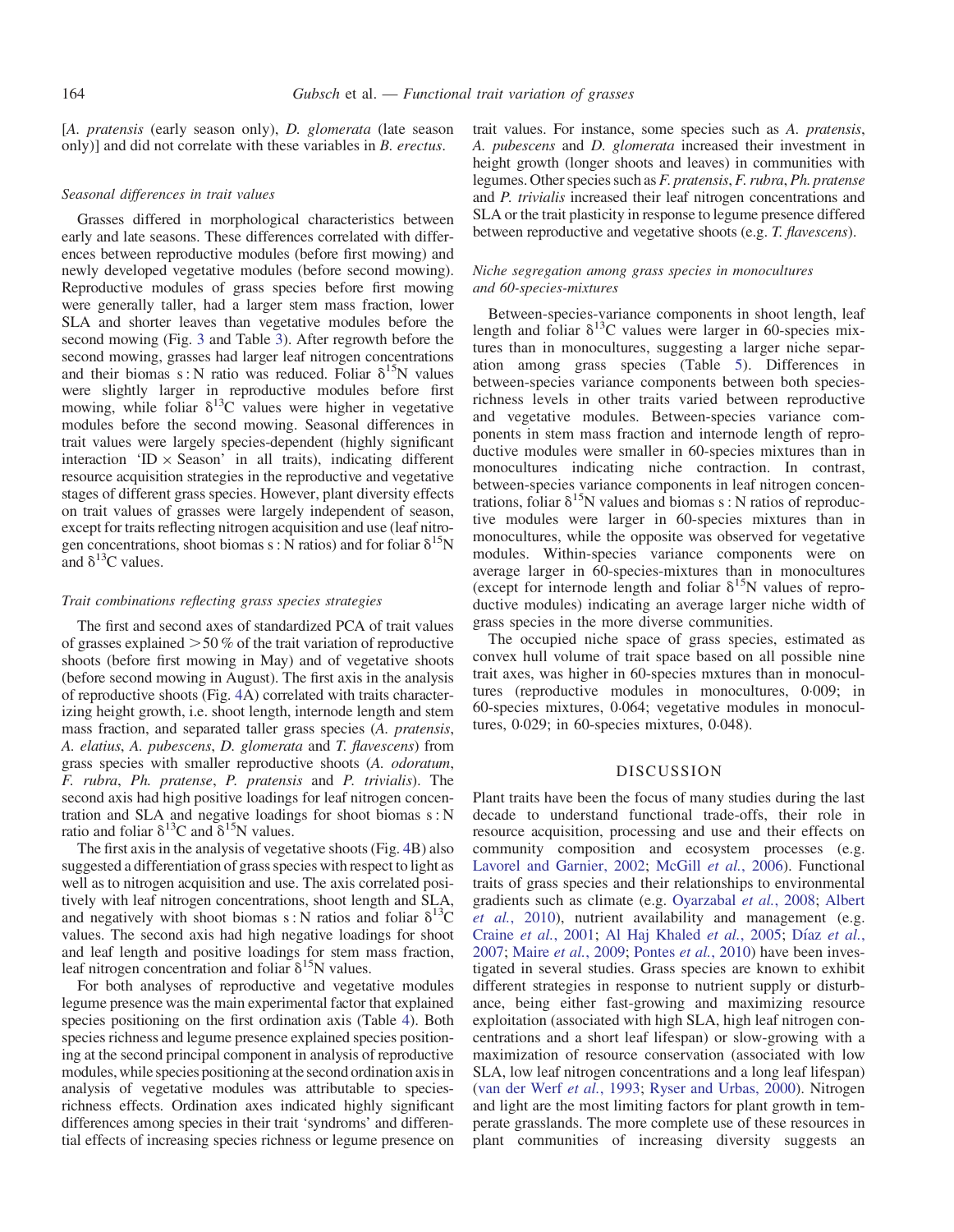<span id="page-9-0"></span>

FIG. 3. Trait values per species averaged across all plots in late summer before second mowing in August 2006 (Aug; mean  $\pm$  s.e.) plotted against trait values averaged across all plots before first mowing in May 2006 (May; mean  $\pm$  s.e.). Positions above the line indicate that species trait values in August were larger than in May. For species symbols see Fig. [1.](#page-6-0)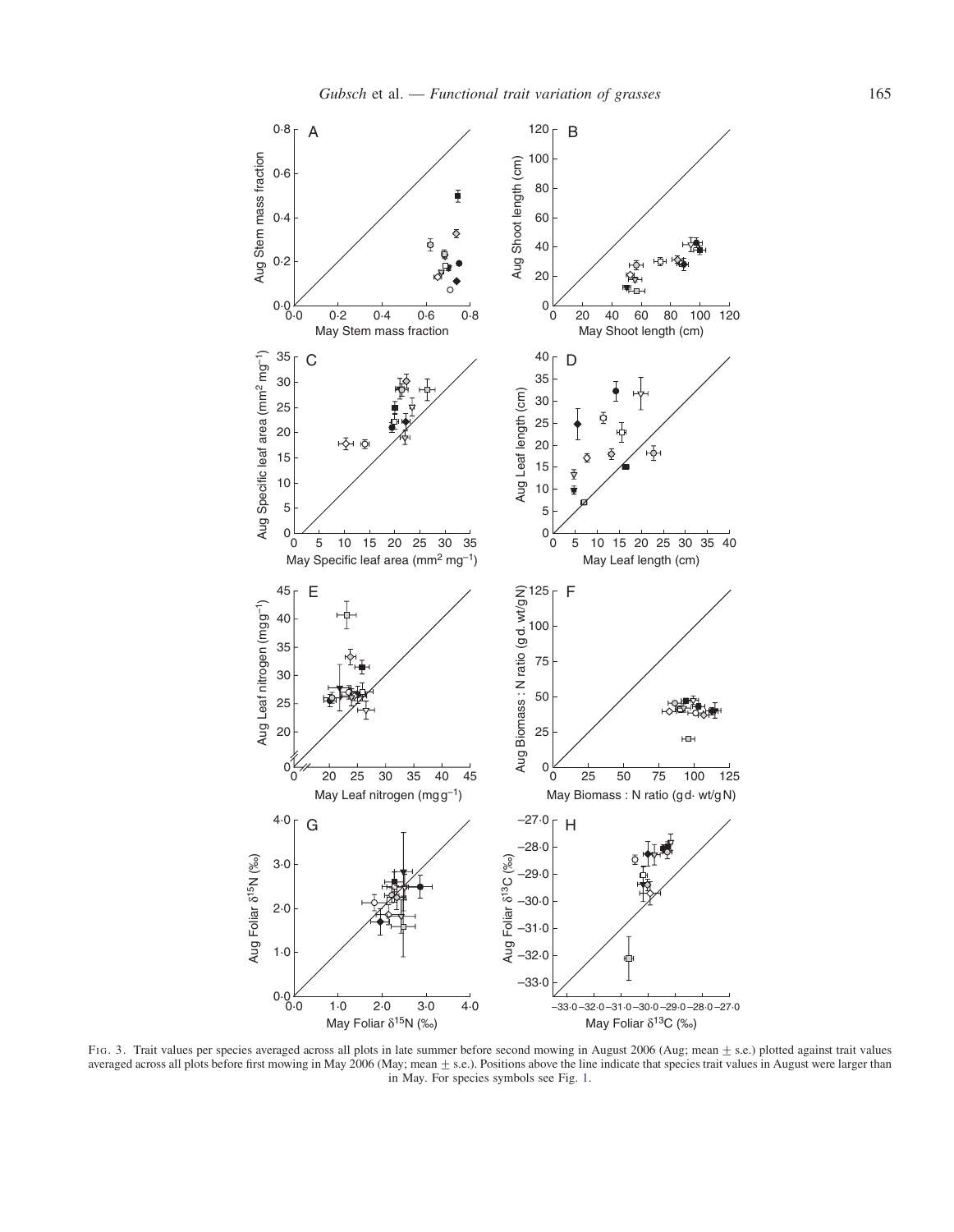<span id="page-10-0"></span>

FIG. 4. Standardized principal components analysis (PCA) for species trait values of reproductive modules at estimated peak biomass before first mowing (A), and species trait values of vegetative modules before second mowing (B) across all plots. For species symbols see Fig. [1](#page-6-0); small symbols indicate grasses in communities without legumes, and large symbols indicate grasses in communities with legumes. Abbreviations of traits are explained in Table [2.](#page-3-0)

intensified competition among species. Thus, a niche separation through functional differences among plant species is pivotal to maintain large species richness in a small area. The present study focused on functional traits of above-ground plant organs known to be associated with light and nutrient acquisition and use in 12 grass species. It was shown that all investigated traits differed significantly among grass species, contrasting the widespread assumption of high redundancy within a seemingly homogenous plant functional group (Table [3\)](#page-5-0). Large differences in the expression of different trait combinations (Fig. 4) suggested species-specific strategies of grass species to achieve equilibrium in carbon and nitrogen acquisition and use for growth. This implies that ecological differences among grass species allow for their coexistence and complementarity in temperate grasslands ([Gross](#page-13-0) et al., [2007\)](#page-13-0) and that usual classifications into functional groups are critical when examining the assembly of plant communities and ecosystem processes ([Wright](#page-13-0) et al., 2005).

#### Plant diversity effects on traits associated with light acquisition

Increasing species richness is associated with a decrease in light supply through the development of a taller and denser canopy associated with a higher leaf area index ([Spehn](#page-13-0) et al.[, 2005](#page-13-0); [Lorentzen](#page-13-0) et al., 2008). Closed canopies are characterized by pronounced gradients in spectral light quality and quantity [\(Jones, 1992](#page-13-0)). Grasses in the present study exhibited two strategies in adjustment to increasing competition for light: (1) shade avoidance reflected by shoot, internode and leaf elongations associated with a larger investment into supporting tissues; and (2) shade tolerance by increasing SLA. Phytochrome-mediated stem elongation is a typical response to shade triggered by changes in light quality with lower red : far red ratios [\(Smith, 1982\)](#page-13-0). In the present study, plant diversity effects on morphological traits associated with light acquisition were mainly attributable to the presence of legumes, because species richness effects on variation in these traits mostly did not remain statistically significant when fitted after legume presence (Table [3](#page-5-0)). In the Jena Experiment the presence of legumes is associated with a higher community leaf area index and canopy density ([Roscher](#page-13-0) et al., 2010), thus reducing light availability for co-occurring grass species, while canopy density within species richness-levels is more variable. Although the investigated grass mostly displayed an intermediate combination of shade tolerance and shade avoidance strategies [\(Henry and](#page-13-0) [Aarssen, 1997](#page-13-0)), significant interaction terms of plant diversity with species identity and species separation along the leading axes of a PCA (Fig. 4) indicated species-specific responses. For instance, grass species with taller modules, e.g. A. pratensis, A. elatius, D. glomerata or A. pubescens, showed little variation in SLA in response to legume presence in contrast to smaller grass species which adjusted their shoot length or exhibited a larger plasticity in SLA (e.g. F. rubra, Ph. pratense and P. trivialis) (Figs [2](#page-7-0) and 4).

In contrast, declining foliar  $\delta^{13}$ C values were associated with increasing species richness and legume presence (Figs [1](#page-6-0) and [2\)](#page-7-0). Although increasing foliar  $\delta^{13}$ C values were opposed to increasing SLA and leaf nitrogen concentrations in multiple-trait analyses (Fig. 4), a decreasing relative height and increasing SLA could best explain declining foliar  $\delta^{13}$ C values in separate analyses of most grass species. In contrast, no indication for positive relationships between leaf nitrogen concentrations and foliar  $\delta^{13}$ C values was found as expected if an improved nitrogen supply would increase the photosynthetic capacity of grass species [\(Evans, 1989](#page-13-0)). Thus, it is more likely that canopy characteristics determined variation in foliar  $\delta^{13}$ C values. Increasing air humidity and decreasing leaf temperatures in lower canopy layers could affect the ratio of intercellular to ambient  $CO<sub>2</sub>$  concentrations  $(C_i : C_a)$  during assimilation via stomata aperture, thus leading to changes in the  $^{13}$ C :  $^{12}$ C ratio in bulk leaf material ([Farquhar](#page-13-0) et al., 1989). In accordance to [Jumpponen](#page-13-0) et al.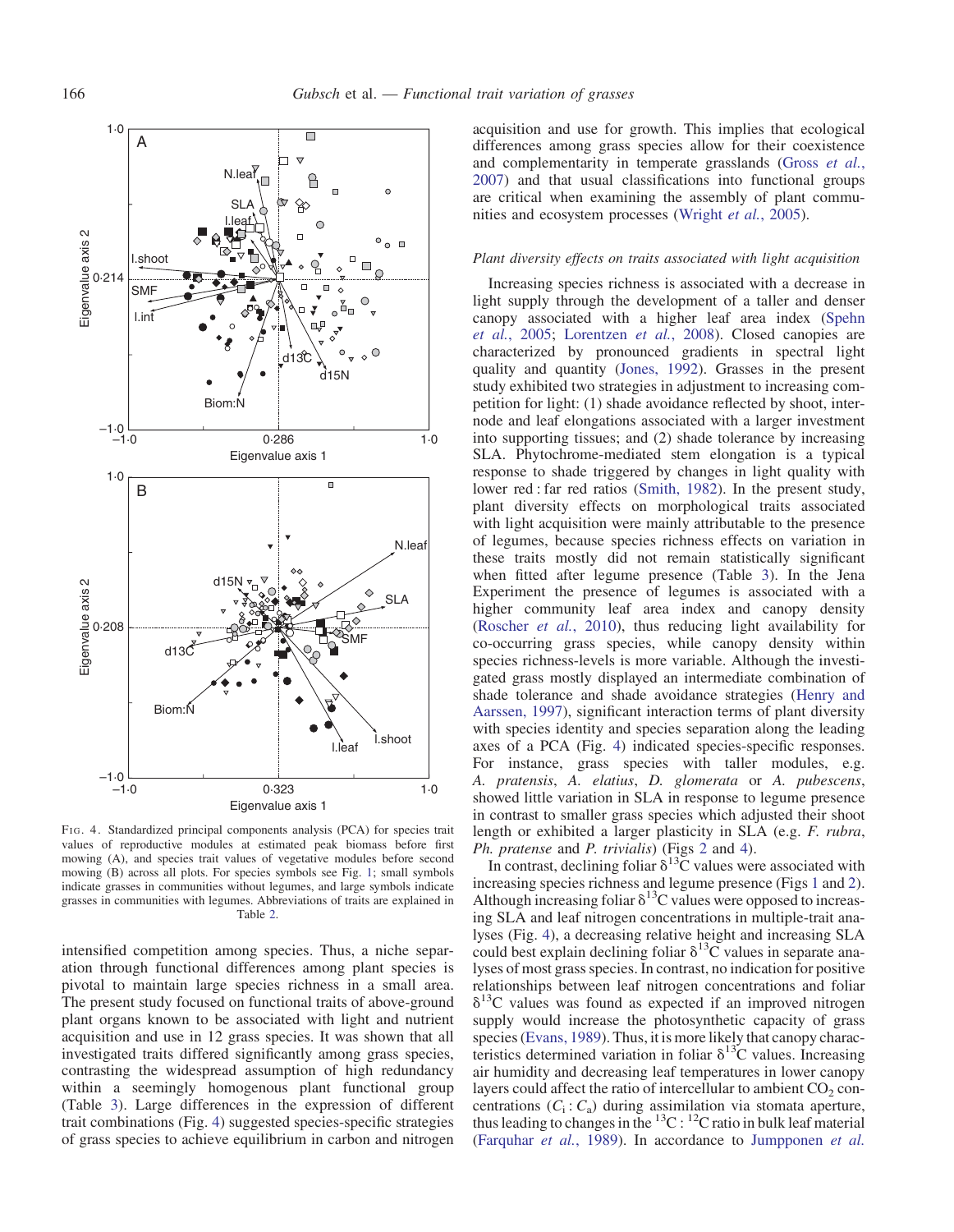#### Gubsch et al. — Functional trait variation of grasses 167

|                                                        |                |               | May          |               | August  |                  |         |                |  |  |
|--------------------------------------------------------|----------------|---------------|--------------|---------------|---------|------------------|---------|----------------|--|--|
|                                                        | Axis 1         |               | Axis 2       |               | Axis 1  |                  | Axis 2  |                |  |  |
|                                                        | P<br>$L$ ratio |               | P<br>L ratio |               | L ratio | $\boldsymbol{P}$ | L ratio | $\overline{P}$ |  |  |
| Species richness prior to functional group composition |                |               |              |               |         |                  |         |                |  |  |
| <b>SR</b>                                              | 5.06           | *             | 27.86        | ***           | 6.60    | *                | 9.65    | **             |  |  |
| <b>LEG</b>                                             | 4.39           | $\frac{1}{2}$ | 7.58         | **            | 18.37   | ***              | 0.08    |                |  |  |
| <b>SHERB</b>                                           | 0.65           |               | 0.55         |               | 0.10    |                  | 0.06    |                |  |  |
| <b>THERB</b>                                           | $1 - 11$       |               | 0.33         |               | 0.20    |                  | 2.64    |                |  |  |
| ID                                                     | 170.02         | ***           | 34.91        | ***           | 49.98   | ***              | 93.38   | ***            |  |  |
| $ID \times SR$                                         | 48.90          | ***           | 19.56        |               | 11.87   |                  | 20.40   | $\frac{1}{2}$  |  |  |
| $ID \times LEG$                                        | 20.16          | $\frac{1}{2}$ | 22.20        | $\frac{1}{2}$ | 31.61   | ***              | 14.33   |                |  |  |
| $ID \times SHERB$                                      | 12.44          |               | 16.40        |               | $16-02$ |                  | 9.37    |                |  |  |
| $ID \times THERB$                                      | 12.92          |               | 9.73         |               | 5.69    |                  | 6.60    |                |  |  |
| Legume presence prior to species richness              |                |               |              |               |         |                  |         |                |  |  |
| LEG                                                    | 7.77           | **            | 25.72        | ***           | 24.89   | ***              | 3.93    | $\frac{1}{2}$  |  |  |
| <b>SR</b>                                              | 1.68           |               | 9.72         | **            | 0.08    |                  | 5.79    | $\frac{1}{2}$  |  |  |
| ID                                                     | 175.57         | ***           | 32.57        | ***           | 49.68   | ***              | 93.65   | ***            |  |  |
| $ID \times LEG$                                        | 37.16          | ***           | 19.94        | *             | 22.96   | ***              | 19.64   | *              |  |  |
| $ID \times SR$                                         | 31.68          | ***           | 22.64        | *             | 23.98   | **               | 14.81   |                |  |  |

<span id="page-11-0"></span>TABLE 4. Summary of mixed-effects model analyses of the principle component scores of the two leading PCA axes of analyses of multiple traits of reproductive modules (May) and vegetative modules (August) combining all grass species (see Fig. [4](#page-10-0))

Likelihood ratios (L ratio) were used to assess model improvement and levels of significance are given (\* P < 0.050; \*\* P < 0.010; \*\*\* P < 0.001). For an explanation of statistical analyses and abbreviations, see Table [3](#page-5-0).

TABLE 5. Niche separation among grass species and average niche width of grass species in monoculture and the 60-species mixture for traits of reproductive modules (May) and vegetative modules (August)

|                                                                     |             | Reproductive modules | Vegetative modules |                    |  |  |
|---------------------------------------------------------------------|-------------|----------------------|--------------------|--------------------|--|--|
|                                                                     | Monoculture | 60-species mixture   | Monoculture        | 60-species mixture |  |  |
| Niche separation (derived from between-species variance components) |             |                      |                    |                    |  |  |
| Stem mass fraction                                                  | 0.041       | 0.035                | 0.088              | 0.139              |  |  |
| Shoot length (cm)                                                   | $18-5$      | $21-0$               | 7.1                | $15-4$             |  |  |
| Specific leaf area $(mm^2 mg^{-1})$                                 | 4.03        | 4.89                 | 4.57               | 4.01               |  |  |
| Leaf length (cm)                                                    | 5.2         | 7.8                  | 5.5                | $12-2$             |  |  |
| Internode length (cm)                                               | 4.5         | $3-1$                |                    |                    |  |  |
| Leaf nitrogen concentration (mg $g^{-1}$ )                          | 1.59        | 2.92                 | 6.90               | 2.96               |  |  |
| Biomas s: N ratio $[g_{dw} (g N^{-1})]$                             | 0.0         | 10.9                 | $8-4$              | 4.5                |  |  |
| Foliar $\delta^{15}N$ (%e)                                          | 0.26        | 0.28                 | 0.72               | 0.53               |  |  |
| Foliar $\delta^{13}C$ (‰)                                           | 0.50        | 0.67                 | 0.46               | 1.60               |  |  |
| Niche width (derived from within-species variance components)       |             |                      |                    |                    |  |  |
| Stem mass fraction                                                  | 0.026       | 0.028                | 0.031              | 0.056              |  |  |
| Shoot length (cm)                                                   | 5.3         | 6.5                  | $3-0$              | 4.2                |  |  |
| Specific leaf area $(mm^2 mg^{-1})$                                 | 0.97        | 2.53                 | 2.66               | 3.41               |  |  |
| Leaf length (cm)                                                    | $1-2$       | $2-0$                | $4-1$              | 4.9                |  |  |
| Internode length (cm)                                               | 4.1         | 3.7                  |                    |                    |  |  |
| Leaf nitrogen concentration (mg $g^{-1}$ )                          | 2.04        | 3.52                 | $1-23$             | 3.03               |  |  |
| Biomas s: N ratio $[g_{dw} (g N^{-1})]$                             | $10-5$      | 12.6                 | 2.6                | 3.7                |  |  |
| Foliar $\delta^{15}N$ (%e)                                          | 0.69        | 0.26                 | 0.55               | 0.63               |  |  |
| Foliar $\delta^{13}C$ (%o)                                          | 0.27        | 0.36                 | 0.73               | 0.78               |  |  |

Mixed-effects models with species identity as random term were fitted separately for trait values of reproductive modules and vegetative modules in monocultures and 60-species mixtures. The restricted maximum likelihood method was applied to estimate between- and within-species variance components.

[\(2005\)](#page-13-0), grass species which mostly overtopped the surrounding vegetation, i.e. A. pratensis, A. elatius, D. glomerata, had near constant foliar  $\delta^{13}$ C values across the species-richness gradient, irrespective of legume presence/absence (Figs [1K](#page-6-0) and [2K](#page-7-0)). However, foliar  $\delta^{13}C$  values are also influenced by variation in  $\delta^{13}$ C of source CO<sub>2</sub> within the canopy ([Buchmann](#page-13-0) *et al.*, [2002\)](#page-13-0). Particularly in the lower layers of dense canopies,  $CO<sub>2</sub>$ concentrations increase due to low turbulences and soil

respiration and thus  ${}^{13}C$ :  ${}^{12}C$  ratios decrease [\(Buchmann and](#page-13-0) [Ehleringer, 1998\)](#page-13-0). In fact,  $CO<sub>2</sub>$  enrichment in the lower layers of a 60-species mixture has been measured in the present exper-iment (unpubl. res.). [Buchmann](#page-13-0) et al. (2002) showed that about 30 % of the vertical variations in foliar  $\delta^{13}C$  values within a canopy are typically due to source air effects, while 70 % of these foliar variations are due to plant ecophysiology. Therefore, the observed decrease in foliar  $\delta^{13}$ C values of grass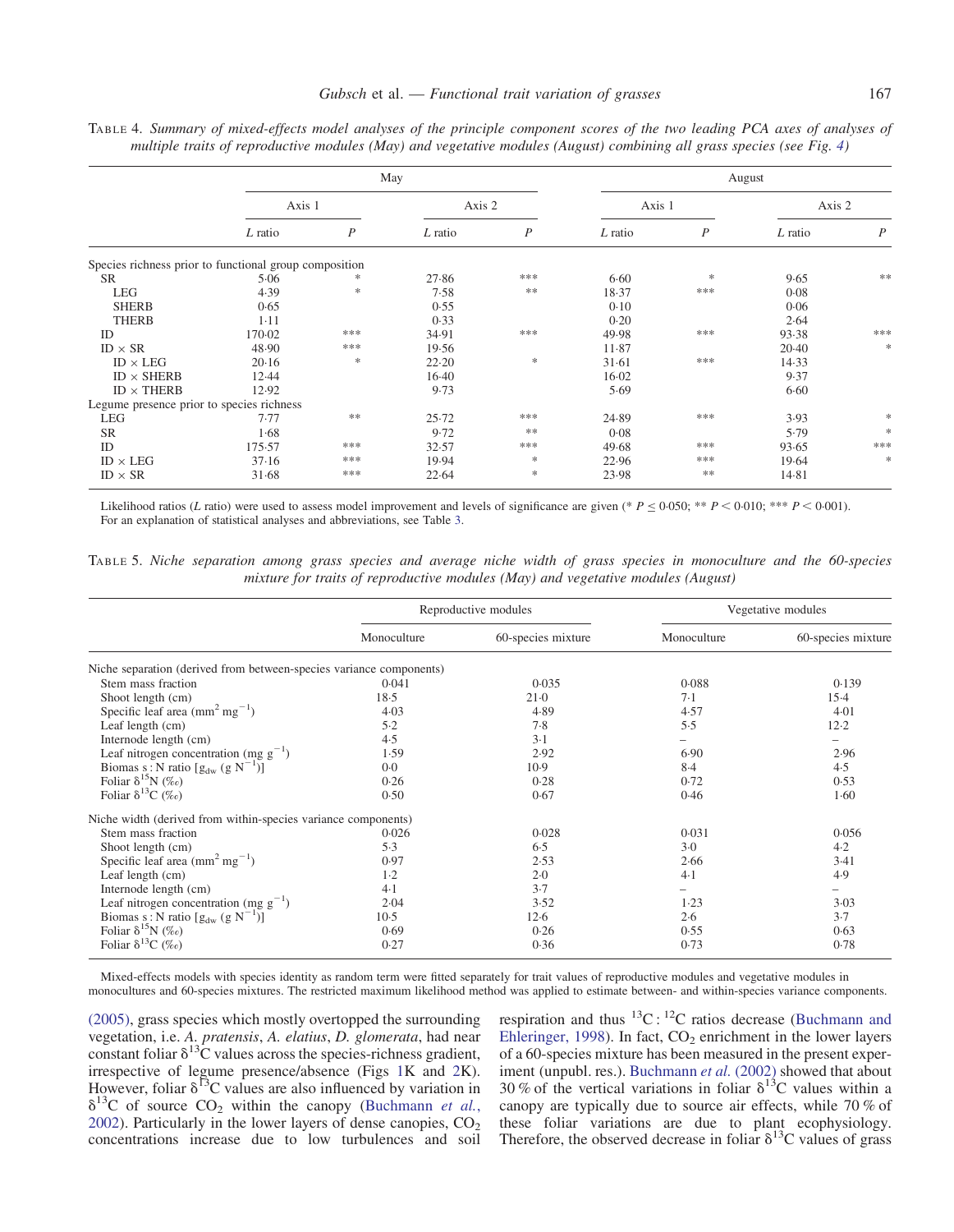<span id="page-12-0"></span>species might be partly due to changes in the  $\delta^{13}$ C of source CO<sub>2</sub> with increasing plant diversity, as a consequence of a higher canopy density ([Lorentzen](#page-13-0) et al., 2008) and increased microbial activities ([Eisenhauer](#page-13-0) et al., 2010).

#### Plant diversity effects on traits associated with nitrogen acquisition and use

Traits related to N acquisition and use, i.e. leaf nitrogen concentrations and shoot biomas s : N ratios, did not change with plant species richness but were strongly influenced by legume presence, suggesting positive effects of legumes on nitrogen nutrition of grass species (Table [3\)](#page-5-0). In contrast, variation in foliar  $\delta^{15}N$  values was related to increasing species richness, while effects of legume presence on foliar  $\delta^{15}N$  values depended on grass species identity (Table [3](#page-5-0) and Fig. [2](#page-7-0)I). Facilitation of non-legume species through  $N_2$ -fixing legumes has been demonstrated in several biodiversity exper-iments (e.g. [Tilman](#page-13-0) et al., 1997; [Hille Ris Lambers](#page-13-0) et al., [2004;](#page-13-0) [Temperton](#page-13-0) et al., 2007). Even though the variation in foliar  $\delta^{15}$ N was partly due to legume presence, the present results support the hypothesis that legumes also indirectly facilitated co-occurring grasses. Due to the additional atmospheric N source, more soil nitrogen might have been spared and thus been available for non-legume species in commu-nities with legumes [\(Temperton](#page-13-0) et al., 2007). Further mechanisms might have also contributed to the observed decline in foliar  $\delta^{15}N$  with increasing species richness. [Kahmen](#page-13-0) *et al.* [\(2008\)](#page-13-0) showed that differences in foliar  $\delta^{15}N$  values among non-legumes can be due to the uptake of different N forms  $(NO<sub>3</sub><sup>-</sup>$  and NH<sup>+</sup><sub>4</sub>). Recent results by [von Felten](#page-13-0) *et al.* (2009) suggested that niche breadth of single species with respect to chemical N forms decreased with increasing species richness. Thus, a shift in the uptake of different N forms was probably responsible for the variation of foliar  $\delta^{15}N$  values at increasing species richness, supported by reduced levels of soil-extractable nitrate and increasing competition for soil N in the Jena Experiment ([Oelmann](#page-13-0) et al., 2007).

#### Plant diversity effects on niche segregation among grass species

The larger convex hull volumens of multiple-trait space occupied by the investigated grass species in 60-species mixtures compared with monocultures suggested that trait adjustment of grass species increased niche segregation in more diverse plant communities. The separate inspection of traits showed that niche separation among grass species was dependent on the considered trait (Table [5\)](#page-11-0). For instance, higher between-species-variance components in shoot length, leaf length, foliar  $\delta^{13}$ C values and SLA (reproductive modules only) in 60-species-mixtures suggested niche separation among grass species in light acquisition. While niche separation among grass species in traits associated with nitrogen acquisition and use were larger in 60-species-mixtures than in monocultures in early summer, when grasses reach maximum biomass production, the opoosite was observed in late summer. These seasonal differences suggest that niche separation in nitrogen acquisition traits might be larger in periods of larger resource demands. The unexpectedly larger average niche width of grass species in 60-species mixtures

co-occurring with a larger total niche space (larger convex hull volumes) indicates that trait adjustment may increase complementarity among grass species by niche extension. In contrast, complementarity through niche separation may differ between light and nutrient acquisition.

#### Conclusions

Although general effects of increasing species richness and, particularly, the presence of legumes on variation in functional traits of grass species were found, trait expression differed strongly among grass species. The present results are supported by studies reporting substantial variation among traits of taxonomically and phylogenetically closely related grass species in response to nutrient availability or disturbance (e.g. Craine  $et$  al.[, 2001;](#page-13-0) Díaz  $et$  al.[, 2007;](#page-13-0) [Pontes](#page-13-0)  $et$  al., [2010\)](#page-13-0). However, previous studies have shown that ranking of species based on trait values measured in different environments, e.g. under different nutrient availability, remains con-served ([Garnier](#page-13-0) et al., 2001; Al Haj Khaled et al., 2005). The present study provided clear evidence that increasing plant diversity results in species-dependent effects on the expression of traits associated with light and nitrogen acquisition of grass species, which consequently also affects the 'ranking' of trait values among grass species. Thus, differences in both, the set of their trait values and in their species-specific strategies to respond to increasing plant diversity are the base for niche partitioning among different grass species and their coexistence in species-rich plant communities.

#### ACKNOWLEDGEMENTS

We thank K. Sörgel and R. A. Werner for stable isotope measurements and M. Scherer-Lorenzen for helpful discussions. We are grateful to A. Weigelt for co-ordination in the field, the gardeners and many student helpers for maintenance of the experimental plots, and M. Awgustow, J. Bauer, I. Kertscher, J. Reinsperger, B. Schulze and J. Seyfferth for their help with field and laboratory work. This work (as part of The Jena Experiment) was supported by the German Science Foundation (FOR 456) and Friedrich Schiller University of Jena and the Max Planck Society.

# LITERATURE CITED

- Albert CH, Thuiller W, Yoccoz NG, et al. 2010. Intraspecific functional variability: extent, structure and sources of variation. Journal of Ecology 98: 604–613.
- Al Haj Khaled R, Duru M, Theau JP, Plantureux S, Cruz P. 2005. Variation in leaf traits through seasons and N-availability levels and its consequences for ranking grassland species. Journal of Vegetation Science 16: 391–398.
- Anten NPR, Hirose T. 2003. Shoot structure, leaf physiology, and daily carbon gain of plant species in a tallgrass meadow. Ecology 84: 955–968.
- Balvanera P, Pfisterer AB, Buchmann N, et al. 2006. Quantifying the evidence for biodiversity effects on ecosystem functioning and services. Ecology Letters 9: 1146–1156.
- Barber CB, Dobkin DP, Huhdanpaa H. 1996. The quickhull algorithm for convex hulls. ACM Transactions on Mathematical Software 22: 469–483.
- Bloom AJ, Chapin FS, Mooney HA. 1985. Resource limitation in plants an economic analogy. Annual Review of Ecology and Systematics 16: 363–392.